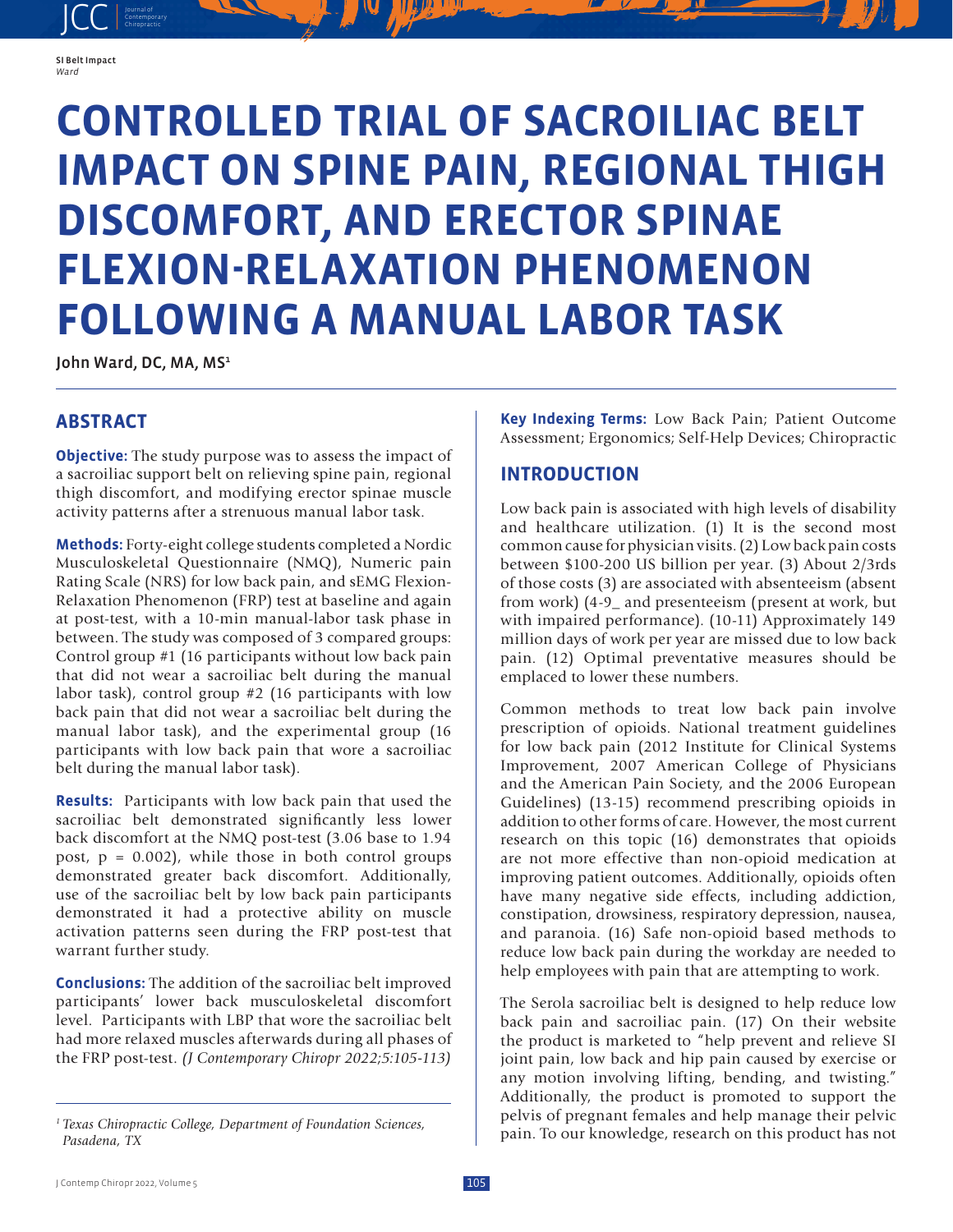been published in peer-reviewed journals. It is important to understand that this product differs significantly from existing lumbar support belts in its focus and mechanism of action.

The ability of lumbar support belts to reduce low back pain is not clear. (18) In a study by the UCLA School of Public Health and Home Depot, acute low back pain was decreased by approximately 33% across 36,000 employees in their stores by a mandatory requirement to wear support belts when lifting heavy objects. (19) Although the number of injuries was reduced, the number of severe and costly low back injuries increased (19), which was further supported up by a study by Mitchell *et al*. (20) In most follow-up studies significant benefit from wearing lumbar support belts has not been clearly demonstrated. For example, Wassell *et al* studied 13,873 employees and found no correlation between frequent support belt use and reduced incidence of back injury claims. (21) The viewpoint of the National Institute for Occupational Safety and Health (NIOSH) (22) as well as a Cochrane review (23) is that there is not enough information to support or refute the use of back support belts at reducing the incidence of low back pain. Further study is needed to gain clear insight into the true health impact of support devices at decreasing spine pain and dysfunction.

The objective of this study was to investigate the ability of a sacroiliac belt to impact spine pain, thigh/hip pain, and affect erector spinae muscle activation patterns during a functional task. The hypothesis was that the belt provides protective benefits when engaging in strenuous exercise.

## **METHODS**

This research experiment was reviewed and approved by the Texas Chiropractic College Institutional Review Board for human subjects in accordance with the Declaration of Helsinki and follows the CONSORT guidelines. (24)

### *Study Design, Rationale, and Setting*

This controlled trial focused on the immediate impact of a sacroiliac belt on low back pain, spine and hiprelated regional body discomfort, and muscle activation patterns after engaging in a manual labor simulation task as shown in figure 1. Forty-eight participants (figure 2, table 1) completed a baseline Nordic Musculoskeletal Questionnaire (NMQ) (25-27), which measures regional body pain/discomfort, as well as a Numeric pain Rating Scale (NRS) for low back pain. After this, they engaged in a surface EMG Flexion-Relaxation Phenomenon (FRP) test (figure 3). (28-32) Sixteen out of the 32 participants with low back pain were randomly assigned to wear the sacroiliac belt (figure 4). Randomization of low back pain participants to control group #2 vs the experimental group was performed by following a pre-generated block

randomization list to keep the number of participants between those 2 groups equal.

Next, all participants engaged in a manual labor task designed to simulate what a factory worker might engage in. The physical task involved lifting a series of heavy textbooks that weight approximately 15 pounds off of the floor and placing them on top of a 52" tall filing cabinet (figure 5). They then placed the books back on the floor and repeated this process over and over for 10 minutes. Afterward, participants completed another NMQ, NRS and FRP test. Participants only attended 1 study session.

This experiment occurred in a research lab with the ambient room temperature set to 74°F. Researchers intentionally avoided playing music in the lab background during the study. This was done to reduce the possibility that music could calm some participants and act as a covariate for perception of pain. (33)



*Figure 1. Illustration of the study design and 3 groups compared at 16 participants per group. The entire study session took approximately 25 minutes per participant. The study included the following groups: control group #1 (No LBP- no belt during the manual labor task), control group #2 (LBP – no belt during the manual labor task), and experimental group (LBP- sacroiliac belt worn during the manual labor task).*

## **Inclusion criteria were:**

- 1) college students 18-65 years of age
- 2) provide written informed consent
- 3) participants without low back pain for control group #1
- 4) participants with low back pain for control group #2 and experimental group

### **Study participants with any of the following were excluded from the study:**

- 1) pregnant
- 2) spine or lower limb surgery
- 3) twisted ankle
- 4) skin disease affecting the lower back
- 5) sunburn affecting the lower back

*Figure 2. Study inclusion and exclusion criteria*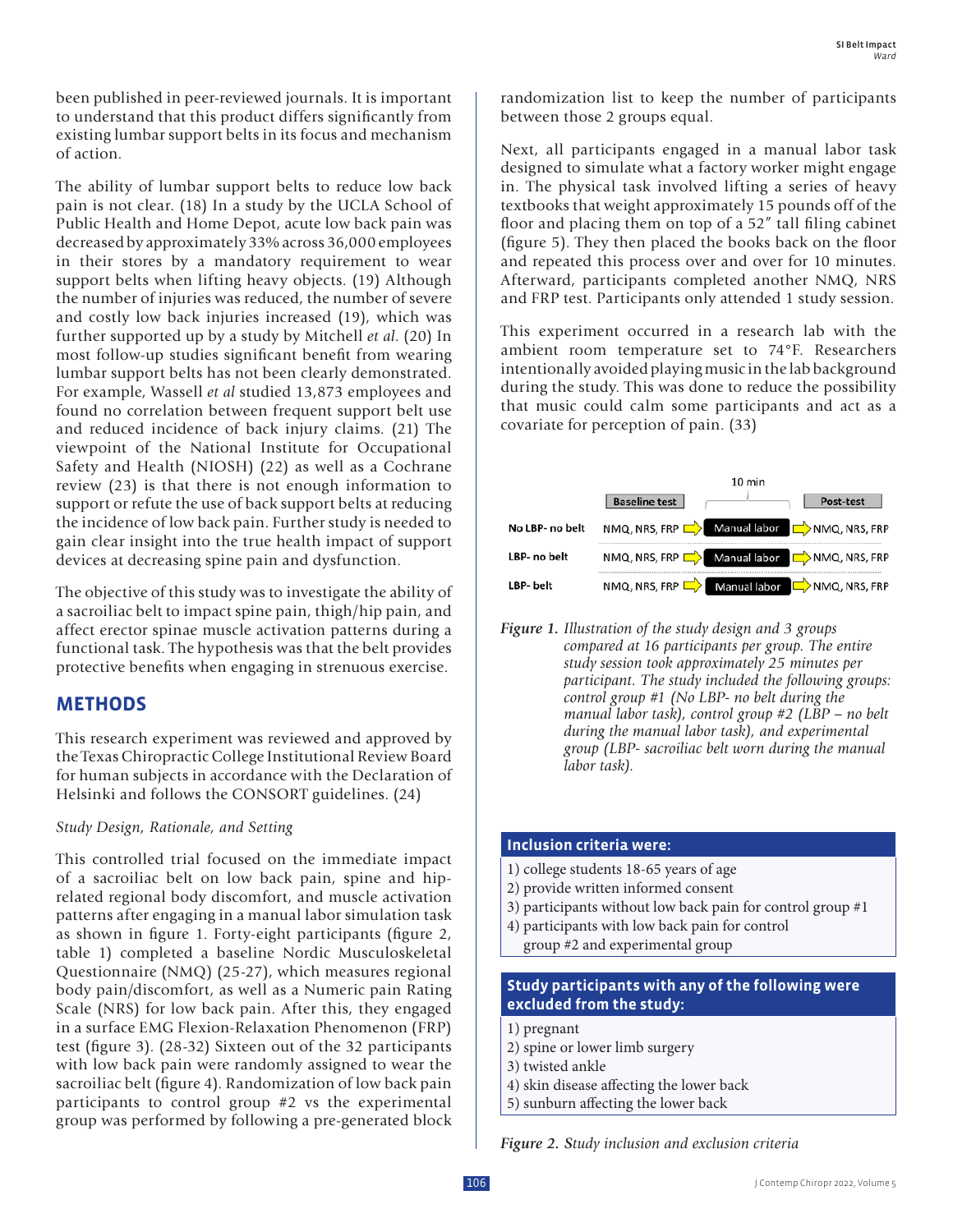|                                                                       | Table 1. Baseline participant demographics for the study groups compared. Data compared with a one-way ANOVA. The data |
|-----------------------------------------------------------------------|------------------------------------------------------------------------------------------------------------------------|
| demonstrates that all 3 groups were reasonably similar in attributes. |                                                                                                                        |

|                                | No LBP-no belt<br>control group #1 | <b>LBP-no belt</b><br>control group #2 | LBP-sacroiliac<br>belt<br><b>Experimental</b><br>group | p value |
|--------------------------------|------------------------------------|----------------------------------------|--------------------------------------------------------|---------|
| Sex (M/F)                      | 10/6                               | 7/9                                    | 7/9                                                    |         |
| Age $(y)$                      | $24.6 + 3.6$                       | $26.5 + 7.3$                           | $25.4 + 3.9$                                           | 0.595   |
| Mass (kg)                      | $82.3 + 16.2$                      | $77.2 + 15.1$                          | $73.8 + 13.2$                                          | 0.272   |
| Height (m)                     | $1.71 + 0.12$                      | $1.70 + 0.08$                          | $1.71 + 0.05$                                          | 0.896   |
| Body Mass Index (kg/m2)        | $28.2 + 4.9$                       | $26.7 + 4.5$                           | $25.2 + 4.8$                                           | 0.214   |
| Age range (yrs)                | $20 - 34$                          | $22 - 46$                              | $23 - 36$                                              |         |
| Most data listed as mean ± SD. |                                    |                                        |                                                        |         |



### *Figure 3. Illustration of the Flexion-Relaxation*

*Phenomenon test. (a) Participant engaged in a standing toe-touch test to measure the Flexion-Relaxation Phenomenon (FRP) of their erector spinae muscles using surface EMG (sEMG), and (b) a sample graph showing each of the 4 phases of the FRP test summarized in 500 ms root mean square epochs. Data was recorded for approximately 15 seconds per participant as they slowly moved through each of the 4 positions of the FRP test.*

### *Participant recruitment*

Prior to enrollment, study applicants were screened to determine whether they met the inclusion and exclusion criteria. They were provided with a copy of the informed consent and inclusion/exclusion criteria in several classes a few weeks in advance of the study. All study applicants provided written informed consent prior to participation. Participants were blinded to the manufacturer's claims for the product being tested, but they were able to observe the product if they were wearing it during the manual task.

#### *Product's Attributes*

The Serola belt (Serola Biomechanics Inc., IL, USA) was worn low around the waist, snuggly supporting the sacroiliac joints. (34) Participants that wore the belt watched a YouTube video demonstrating how to properly wear the belt before placing it on their waist. (35) For this study the researchers utilized 4 different sizes of the sacroiliac belts to ensure optimal fit for participants. Participants were encouraged to make sure the belt tightly supported their sacroiliac joints.

#### *Assessments*

The NMQ instrument is used to rate pain or discomfort in 12 bodily regions (eye, neck, shoulder, upper back,



*Figure 4.* Image of the sacroiliac belt worn by a participant. The bottom edge of the belt was located at the crease between the thigh and hip. The belt was pulled snug horizontally across the participants' hips. Then the posterior elastic straps on both sides were pulled anteriorly to further increase the belt snugness.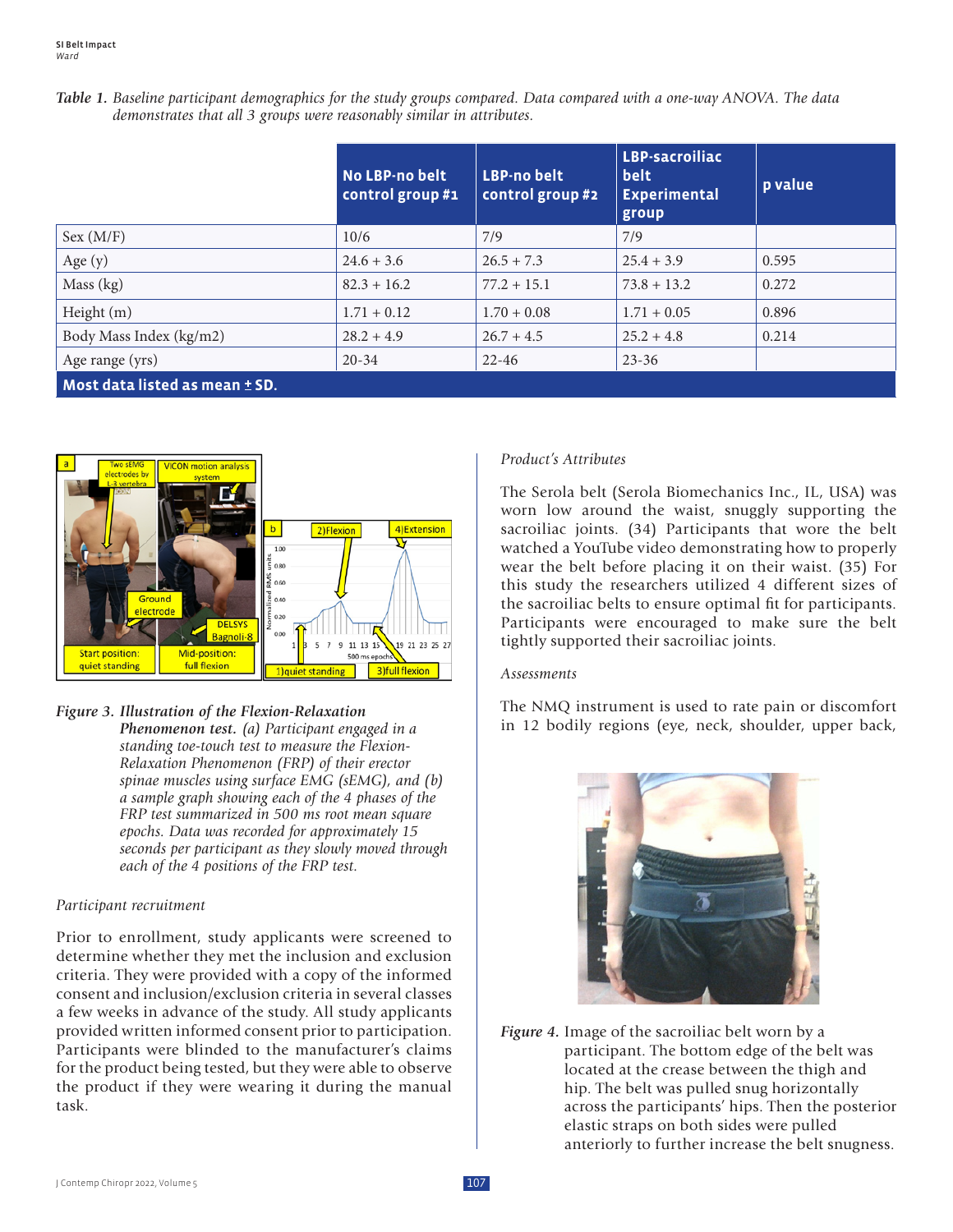

*Figure 5.* Manual labor task. The task consisted of participants placing several books on top of a 52" filing cabinet and then back on the floor over and over at a rapid pace for 10 minutes. The intent of the task was to simulate an action a factory worker might engage in.

elbow, lower back, arm, wrist/hand, thigh, knee, calf, and feet/ankle) on a 5-point scale. On the scale "1" represents extremely comfortable and "5" represents extremely uncomfortable. (25-26) Although data was collected on all 12 regions at baseline and again at posttest, the focus of the study was limited to the upper back, lower back, and thigh. Researchers intentionally did not reduce the 12 questions to 3 questions in an attempt to make it less likely that participants would remember the exact numbers they filled out at baseline testing.

The Flexion-Relaxation Phenomenon (FRP) test is commonly used in low back pain research to assess the functional electrical activity of the lower back muscles. (36) During the test, the erector spinae is relaxed during quiet standing in most healthy participants. (37) As a participant eccentrically flexes forward (the flexion phase) muscle activity increases. When they are fully flexed (full flexion phase), muscle activity lowers, which is thought to be due to the elastic fibers in the erector spinae muscle supporting the weight of the upper torso. (38) Then as the participant concentrically moves back to the upright position (extension phase) muscle activity increases again. Patients with significant spine pain (36,39) as well as healthy controls that have had spine pain induced (40- 41) demonstrate an aberrant FRP pattern or a generalized increase in muscle activity throughout the task due to muscle guarding. Participants were instructed to take approximately 3 seconds to bring their torso to a fully flexed position and to take another 3 seconds to return to an upright position. They were instructed to avoid touching their toes if they were flexible, and instead to bend at their waist as far as they could for the full flexion phase of the FRP test.



*Figure 6.* Baseline and post-test results for the surface EMG flexion relaxation phenomenon (FRP) test. All data normalized to highest sEMG reading per group amongst the four phases of the FRP test, pre and post. The LBP-No belt group demonstrated statistically significant increases in muscle activation patterns after the manual labor task for the full flexion  $(p=0.024)$  and extension  $(p=0.004)$  phases of the FRP test. This suggests that individuals in that group had to try harder to activate their lower back muscles after strenuous manual labor. The sacroiliac belt appeared to be protective against the need for trying harder to recruit the erector spinae for the FRP test.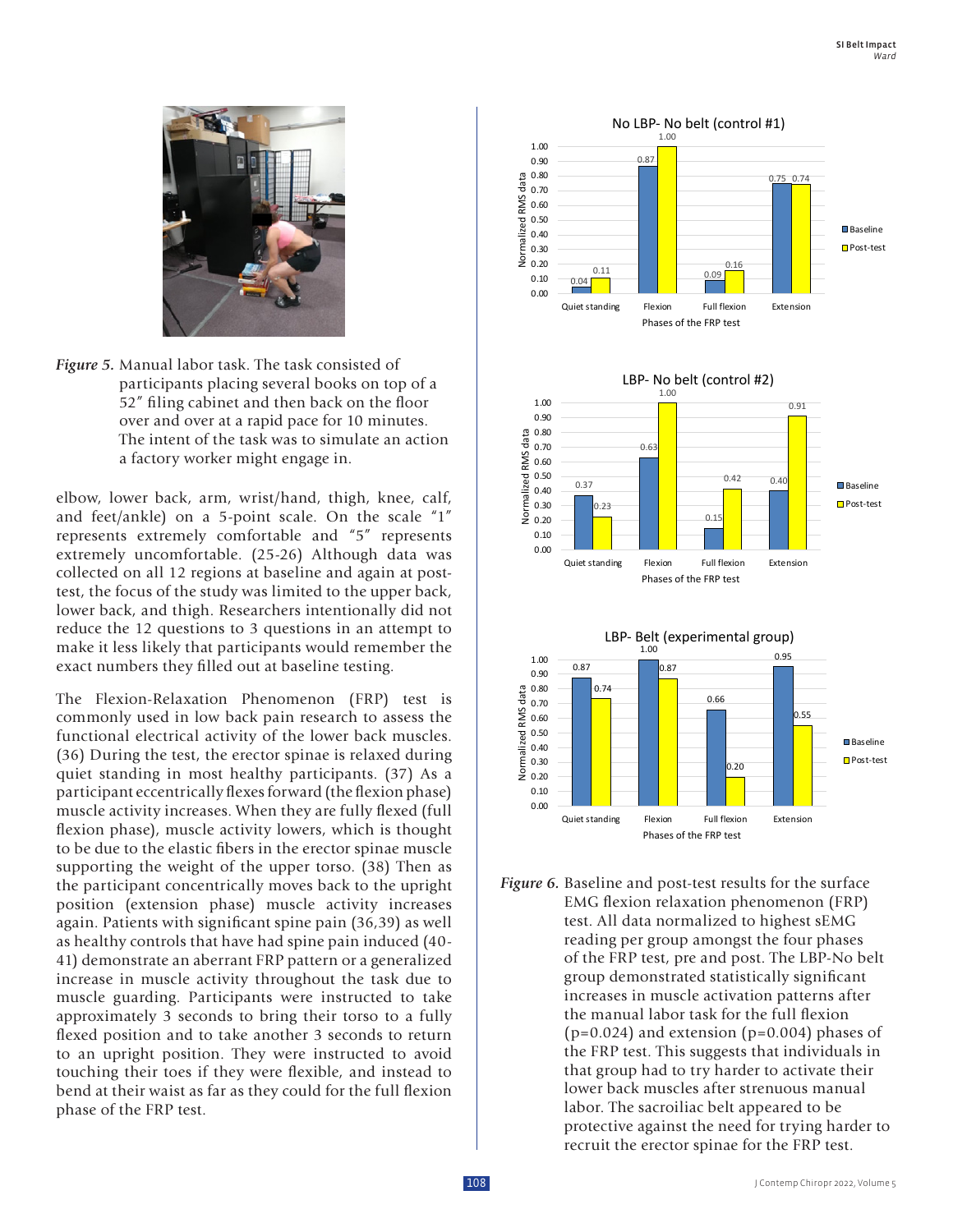| Table 2. Baseline and post-test results for the Numeric pain Rating Scale and Nordic Musculoskeletal Questionnaire pain/ |
|--------------------------------------------------------------------------------------------------------------------------|
| discomfort (1-5) scale. NRS compared between groups with an independent samples t-test. Other between group variables    |
| compared via one-way ANOVA. Within group variables analyzed through paired samples t-test.                               |

|                           | No LBP-no belt<br>control group #1 | <b>LBP-no belt</b><br>control group #2 | LBP-sacroiliac<br>belt<br><b>Experimental</b><br>group | p value  |
|---------------------------|------------------------------------|----------------------------------------|--------------------------------------------------------|----------|
| LBP NRS-base              |                                    | $3.6 + 1.5$                            | $4.2 + 1.0$                                            | 0.238    |
| LBP NRS-post              |                                    | $3.7 + 1.8$                            | $3.6 + 1.0$                                            | 0.906    |
| p value                   |                                    | 0.669                                  | 0.070                                                  |          |
| Upper back NMQ-base       | $1.81 + 0.98$                      | $1.69 + 0.60$                          | $2.25 + 0.77$                                          | 0.125    |
| Upper back NMQ-post       | $1.53 + 0.92$                      | $1.69 + 0.70$                          | $2.24 + 0.57$                                          | $0.039*$ |
| p value                   | 0.189                              | 1.00                                   | 0.977                                                  |          |
| Lower back NMQ-base       | $1.25 + 0.45$                      | $2.75 + 1.06$                          | $3.06 + 0.85$                                          | $0.000*$ |
| Lower back NMQ-post       | $2.07 + 0.80$                      | $3.13 + 1.36$                          | $1.94 + 0.93$                                          | $0.005*$ |
| p value                   | $0.001*$                           | 0.287                                  | $0.002*$                                               |          |
| Thigh NMQ-base            | $1.13 + 0.34$                      | $1.06 + 0.25$                          | $1.63 + 0.89$                                          | $0.014*$ |
| Thigh NMQ-post            | $1.13 + 0.35$                      | $1.25 + 0.45$                          | $1.81 + 0.98$                                          | $0.013*$ |
| p value                   | 1.000                              | 0.188                                  | 0.456                                                  |          |
| Data listed as mean + SD. |                                    |                                        |                                                        |          |

Surface EMG data was recorded using a Bagnoli 8 unit (Delsys, Natick, MA, USA) and was processed through a VICON motion analysis system (Vicon, Centennial, CO, USA). Data were recorded at 1,000 Hz and processed with a Butterworth filter. The ground electrode was placed on the left lateral malleolus. Root Mean Square (RMS) analysis was utilized to smooth data using 500 ms epochs as shown in figure 3. Final data were normalized in relation to the highest RMS value per phase out of the 4 FRP phases (baseline to post-test, per participant group) in a similar method as Harvey *et al*. (42)

### *Statistical Analysis*

The data were exported from VICON as .csv files and initially organized and processed in Excel (Microsoft, Redmond WA, USA). The data were then placed in SPSS version 20.0 (IBM, Armonk, NY, USA) for analysis. Results were reported as mean + standard deviation (SD) unless otherwise specified.

A 1-way ANOVA compared groups anthropometric attributes at baseline. An independent samples t-test was used to compare pain levels between the 2 low back pain groups at baseline and again at post-test. A betweenwithin ANOVA was used to compare dependent variables between the 3 groups at baseline and again postintervention. An alpha level of p < 0.05 was considered statistically significant for all tests. Cohen's d was

determined for all statistically significant interactions as recommended by Field to avoid overestimation of effect size. (43)

## **RESULTS**

This research project utilized a convenience sample of 48 study participants with 16 participants in each group and did not follow an a priori power analysis. No study applicants violated the inclusion/exclusion criteria for this experiment.

The study findings (Figure 6, Table 2) were that pain slightly increased at post-test for the LBP-no belt group (3.6 to 3.7; p=0.669) while pain decreased for the LBPbelt group (4.2 to 3.6;  $p = 0.070$ ); however, neither value reached a statistically significant level. Upper back discomfort remained essentially stable for both LBP groups and improved slightly for the No LBP group (1.81 to 1.53; p=0.189). Lower back discomfort increased for the No LBP group (1.25 to 2.07; p=0.001) and the LBP-No belt group (2.75 to 3.13; p= 0.287), while it decreased for the LBP-belt group  $(3.06 \text{ to } 1.94; \text{ p} = 0.002)$ . Thigh NMQ was essentially not impacted across all groups.

The FRP results demonstrated that the no LBP group had a typical FRP graph at baseline and post-test. At post-test the LBP-belt group demonstrated reduced muscle activation patterns while the LBP-no belt group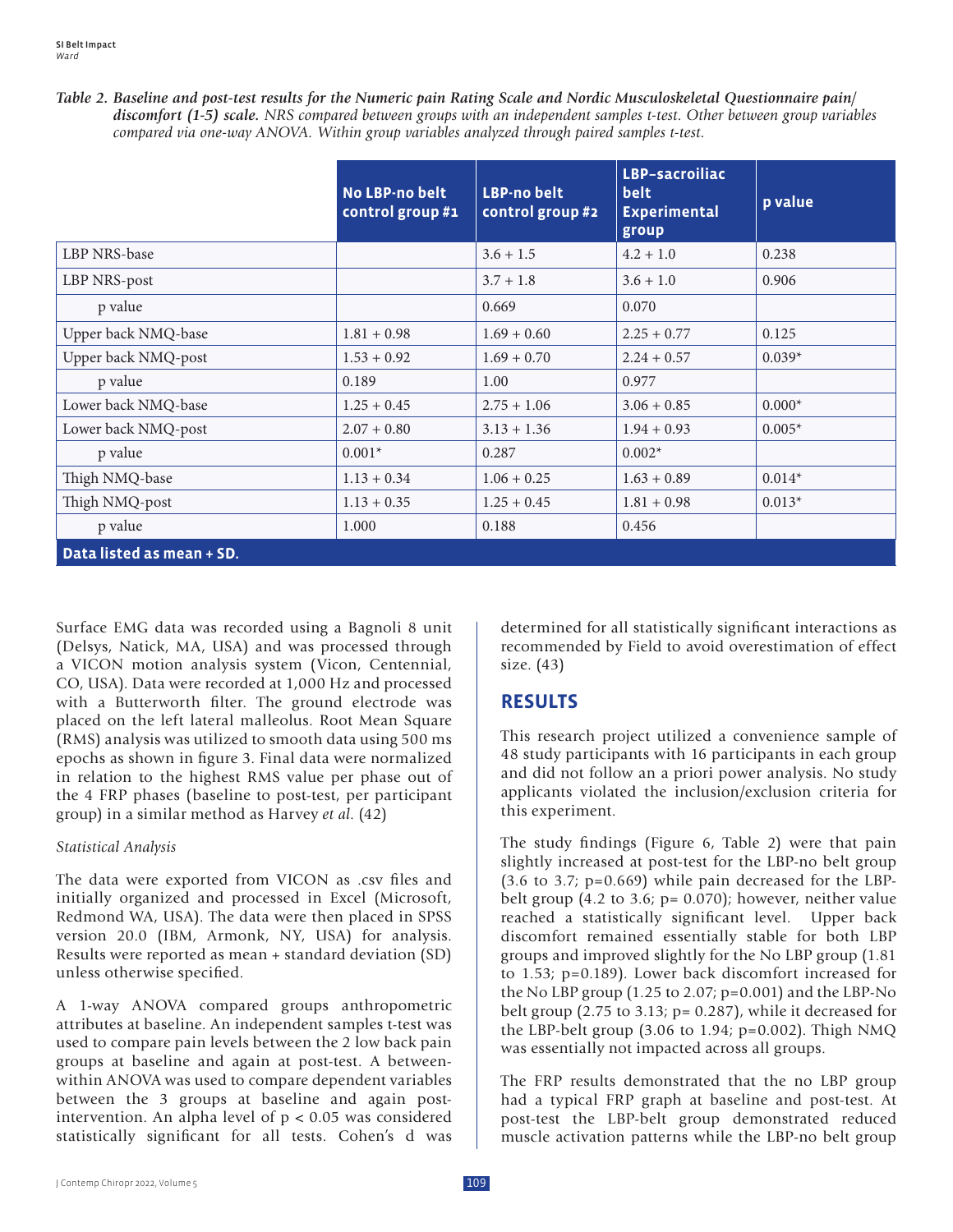demonstrated larger sEMG activation patterns. Then as a result, that group may have needed to try harder to activate their tired and/or impaired muscles in the toetouch task.

## **DISCUSSION**

Low back pain is a common cause of disability amongst workers. There are various structures that can be the origin of low back pain to include: disc, facets, sacroiliac joints, and lower back muscles. (44) It can lead to impairment in work performance as well as absenteeism. (45) It can be categorized as acute, subacute, transient, recurrent, or chronic. (46) Acute low back pain generally improves significantly over the initial 6 weeks, with slowed improvement thereafter. (46) Some cases of acute low back pain can transition to chronic low back pain which results in long-term impairments and is much more costly to the individual and society.

Research has not demonstrated a clear positive impact of lumbar support belts at reducing the risk of the first episode of low back pain. (47) However, some patients that have had low back pain do appear to benefit to some degree from support belts. (48) Researchers have additionally proposed there may be psychological, neuromuscular, and biomechanical benefits to wearing support belts. (49) The psychological benefits may come from the perceived benefit of wearing the belt. The neuromuscular benefits may be due to increased proprioceptive input from wearing a compressive belt. (50-52) The biomechanical benefits are believed to be a result of altered segmental kinematics from wearing the belt (i.e. they lift differently than before). (53-54)

Sacroiliac belts are worn lower than lumbar support belts as a low-risk form of self-care for low back pain. (52,55- 56) As patients walk their sacroiliac joints engage in small amounts of motion. (57-58) Sacroiliac belts are marketed to add further support to the hips by wrapping around them tightly. (59,60) There is significantly less research on the impact of sacroiliac belts than there is on lumbar support belts.

The findings of this study were that lower back discomfort was reduced and that muscle guarding was decreased at post-test by participants wearing the sacroiliac belt during a manual labor task. Similar to this present study, Hammer *et al* observed subjective improvement in patient symptoms amongst participants that were wearing a sacroiliac support belt, but that there were only minor changes in muscle activation. (55) Further testing of sacroiliac support belts over multiple weeks is warranted to corroborate the true benefit of these findings demonstrated in this study.

Some future directions of research that may stem from this study are: 1) analyzing the belt in a longer duration multi-week study at reducing low back pain and sacroiliac pain, 2) comparing the sacroiliac belt directly to a lumbar support belt regarding its impact at lowering spine-related pain and symptoms as well as worker injury rates, and 3) comparing and contrasting various sacroiliac support belts to determine which is most beneficial.

#### *Limitations*

 The participants in this study on average were in their 20s and were borderline overweight based on BMI charts. As a result, the participants in this experiment may not necessarily be reflective of what demographic may wear these products, thus impacting the study's external validity. This study only illustrates a 1-time snapshot of what would occur when wearing a support belt and does not necessarily represent what would occur when worn over several weeks during strenuous activities. This study tested only one sacroiliac belt and did not compare various other manufacturers' products against one another.

After the study was completed, we performed a post-hoc power analysis using G\*Power version 3.1.9.2 (Universität Kiel, Germany) to determine the study's power. (61-62) Utilizing the NMQ lower back data to post-hoc analyze differences between two dependent means (matched pairs) for low back pain groups, utilizing 2 tails, an effect size of 0.5 (medium), alpha error probability of 0.05, and total sample size of 16, the power of the study was 0.604.

## **CONCLUSION**

These preliminary results suggest that the sacroiliac belt improved participants' lower back musculoskeletal discomfort level. Upper back and thigh discomfort, as well as low back pain were not impacted to a statistically significant level. Additionally, participants in the LBPbelt group demonstrated lowered muscle activity patterns during the FRP post-test suggesting muscle guarding may have been diminished to some degree by wearing a sacroiliac belt.

### **Funding Sources and Conflicts of Interest**

The Serola company provided nominal funding for this study at our lab.

## **REFERENCES**

1. Freburger J, Holmes G, Agans R *et al*. The rising prevalence of chronic low back pain. Arch Intern Med 2015;169:251-258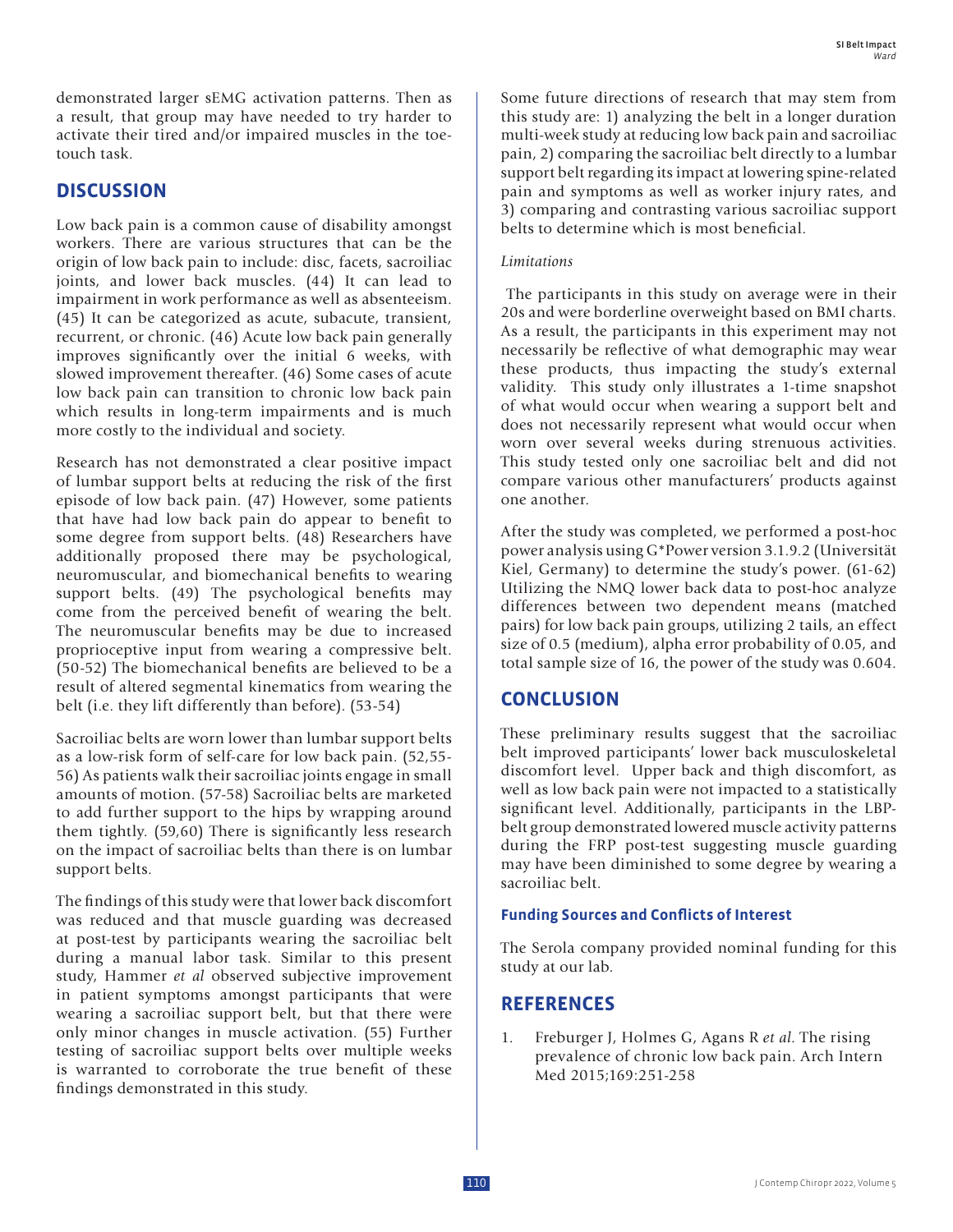- 2. Guo H, Tanaka S, Halperin W, Cameron L. Back pain prevalence in US industry and estimates of lost workdays. Am J Public Health 1999;89:1029- 1035
- 3. Katz J. Lumbar disc disorders and low-back pain: socioeconomic factors and consequences. J Bone Joint Surg Am 2006;88:21-24
- 4. Ricci J, Stewart W, Chee E, Leotta C, Foley K, Hochberg M. Back pain exacerbations and lost productive time costs in United States workers. Spine 2006;31:3052-3060
- 5. Furlan A, Yazdi F, Tsertsvadze A *et al*. A systematic review and meta-analysis of efficacy, cost-effectiveness, and safety of selected complementary and alternative medicine for neck and low-back pain. Evid Based Complement Alternat Med 2012:doi:10.1155/2012/953139
- 6. Murtezani A, Hundozi H, Orovcanec N, Berisha M, Meka V. Low back pain predict sickness absence among power plant workers. Indian J Occup Environ Med 2010;14:49-53
- 7. Hoogendoorn W, Bongers P, de Vet H, Ariëns G, van Mechelen W, Bouter L. High physical work load and low job satisfaction increase the risk of sickness absence due to low back pain: results of a prospective cohort study. Occup Environ Med 2002;59:323-328
- 8. Infante-Rivard C, Lortie M. Relapse and short sickness absence for back pain in the six months after return to work. Occup Environ Med 1997;54:328-334
- 9. Punnett B, Greenidge D, Ramsey J. Job attitudes and absenteeism: a study in the English speaking Caribbean. J World Bus 2007;42:214-227
- 10. Aronsson G, Gustafsson K, Dallner M. Sick but yet at work. An empirical study of sickness presenteeism. J Epidemiol Community Health 2000;54:502-509
- 11. Johns G. Presenteeism in the workplace: a review and research agenda. J Organ Behav 2010;31:519- 542
- 12. Nguyen T, Randolph D. Nonspecific low back pain and return to work. Am Fam Physician 2007;76:1497-1502
- 13. Goertz M, Thorson D, Bonsell J *et al*. Institute for Clinical Systems Improvement: Adult acute and subacute low back pain. Updated Nov 2012
- 14. Chou R, Qaseem A, Snow V *et al*. Diagnosis and treatment of low back pain: A joint clinical practice guideline from the American college of physicians and the American pain society. Ann Intern Med 2007;14:478-491
- 15. Airaksinen O, Brox J, Cedraschi C *et al*. Chapter 4: European guidelines for the management of chronic nonspecific low back pain. Eur Spine J 2006;15:S192-S300
- 16. Krebs E, Gravely A, Nugent S, *et al*. Effect of opioid vs nonopioid medications on pain-related function in patients with chronic back pain or hip or knee osteoarthritis pain: The SPACE randomized clinical trial. JAMA 2018;319:872-882
- 17. Serola (2018, Sep 15). Serola sacroiliac belt Website. https://www.serola.net/serola-sacroiliacbelt
- 18. Joubert D, London L. A cross-sectional study of back belt use and low back pain amongst forklift drivers. International Journal of Industrial Ergonomics. 2007:37:505-513
- 19. McIntyre D, Bolte K, Pope M. Study provides new evidence of back belts' effectiveness. Occup Health Saf 1996;65:39-41
- 20. Mitchell LV. Effectiveness and cost-effectiveness of employer-issued back belts in areas of high risk for back injury. J Occup Med 1994;36:90-94
- 21. Wassell J, Gardner L, Landsittel D, *et al*. A prospective27 study of back belts for prevention of back pain and injury. JAMA 2000;284:2727-32
- 22. NIOSH. Back belts Do they prevent injury? NIOSH publication number 94-127. 1996
- 23. Duijvenbode V, Jellema P, van Poppel M, van Tulder M. Cochrane review: Lumbar supports for the prevention and treatment of low-back pain. 2008
- 24. CONSORT (2022, April 15). Welcome to the CONSORT Website. www.consort-statement.org
- 25. Crawford J. The Nordic Musculoskeletal Questionnaire. Occup Med 2007;57:300-301
- 26. Dickinson C, Campion K, Foster A, Newman S, O'Rourke A, Thomas P. Questionnaire development: an examination of the Nordic musculoskeletal questionnaire. Appl Ergon 1992;23:197-201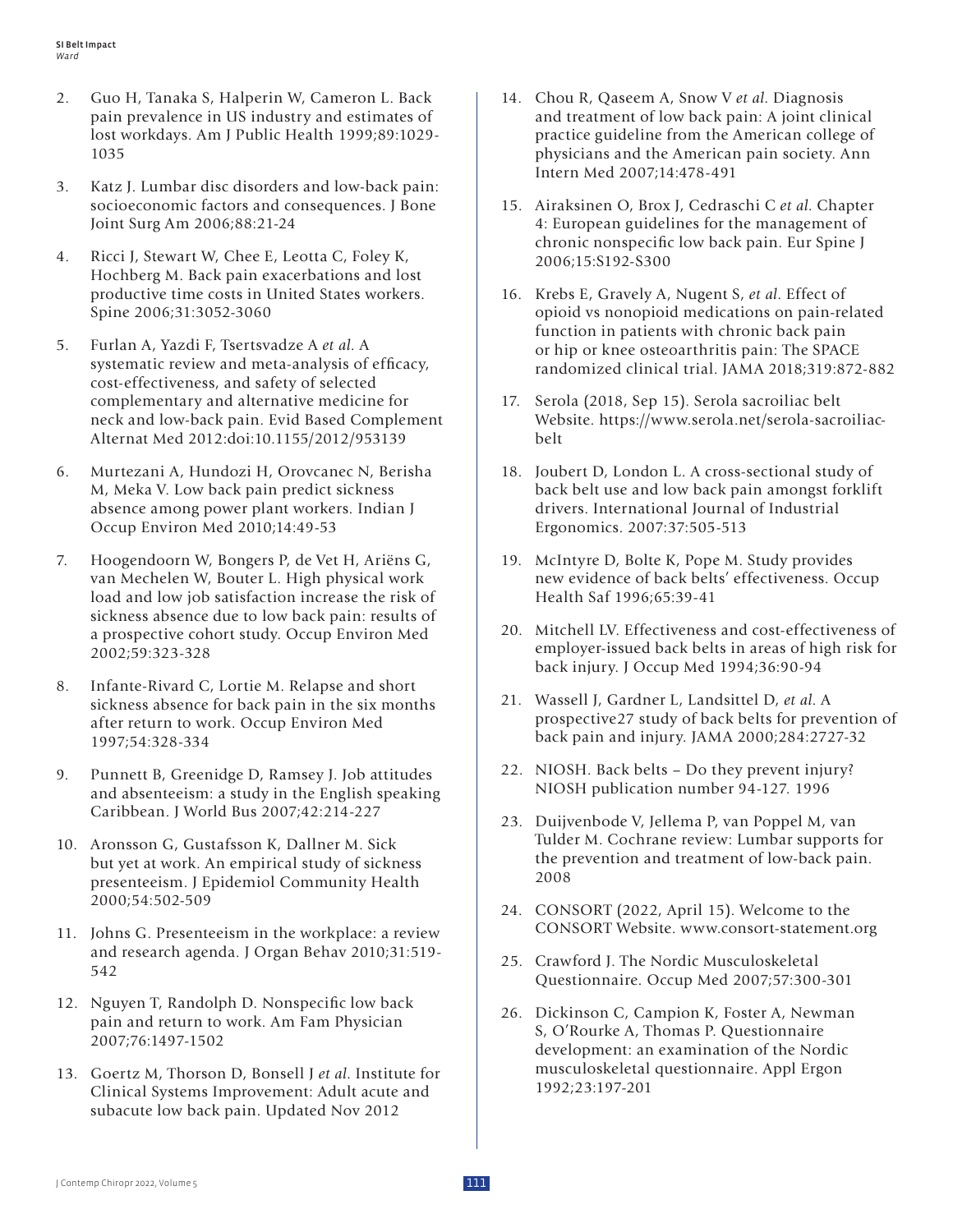- 27. Kuorinka I, Jonsson B, Kilbom A *et al*. Standardised Nordic questionnaire for the analysis of musculoskeletal symptoms. Appl Ergon 1987;18:233-237
- 28. Holleran K, Pope M, Haugh L, Absher R. The response of the flexion-relaxation phenomenon in the low back to loading. Iowa Orthop J 1996;15:24-28
- 29. Shirado O, Ito T, Kaneda K, Strax T. Flexionrelaxation phenomenon in the back muscles. A comparative study between healthy subjects and patients with chronic low back pain. Am J Phys Med Rehabil 1995;74:139-144
- 30. Neblett R, Mayer T, Gatchel R, Keeley J, Proctor T, Anagnostis C. Quantifying the lumbar flexionrelaxation phenomenon: theory, normative data, and clinical applications. Spine 2003;28:1435- 1446
- 31. Schinkel-Ivy A, Nairn B, Drake J. Evaluation of methods for the quantification of the flexionrelaxation phenomenon in the lumbar erector spinae muscles. J Manipulative Physiol Ther 2013;36:349-58.
- 32. Colloca C, Hinrichs R. The biomechanical and clinical significance of the lumbar erector spinae flexion-relaxation phenomenon: a review of literature. J Manipulative Physiol Ther 2005;28:623-631
- 33. Bradshaw D, Chapman C, Jacobson R, Donaldson G. Effects of music engagement on responses to painful stimulation. Clin J Pain 2012;28:418-427
- 34. Serola (2018, April 15). Serola sacroiliac belt Website. https://www.serola.net/researchcategory/treatment/modalities/serola-sacroiliacbelt/
- 35. Serola Biomechanics (2018, Jan 13). Serola Belt Instructions – Positioning & Placement-YouTube Website. https://www.youtube.com/ watch?v=YIdOLp5ByWU
- 36. McGorry R, Lin J. Flexion relaxation and its relation to pain and function over the duration of a back pain episode. PLoS ONE 7:e39207
- 37. Maroufi N, Ahmadi A, Roghayeh S, Khatir M. A comparative investigation of flexion relaxation phenomenon in healthy and chronic neck pain subjects. Eur Spine J 2013;22:162-168
- 38. Adams MA, Hutton WC, Stott JR (1980) The resistance to flexion of the lumbar intervertebral joint. Spine 5: 245.253
- 39. O'Shaughnessy J, Roy J, Descarreaux M. Changes in flexion-relaxation phenomenon and lumbopelvic kinematics following lumbar disc replacement surgery. Journal of NeuroEngineering and Rehabilitation 2013:10:72
- 40. Floyd W, Silver P. The function of the erector spinae muscle in certain movements and postures in man. J Physiol 1955;129:184-203
- 41. Zedka M, Prochazka A, Knight B, Gillard D, Gauthier M. Voluntary and reflex control of human back muscles during induced pain. J Physiol 1999;520:591-604
- 42. Harvey M-P, Descarreaux M. Short term modulation of trunk neuromuscular responses following spinal manipulation: a control group study. BMC Musculoskelet Disord 2013;14:92
- 43. Field A. Discovering Statistics Using SPSS IBM SPSS Statistics. 4th ed. Thousand Oaks, CA: Sage, 2013
- 44. Riley S, Swanson B, Cleland J. The why, where, and how clinical reasoning model for the evaluation and treatment of patients with low back pain. Braz J Phys Ther 2021;25:407-414
- 45. Chenot J, Greitemann B, Kladny B, Petzke F, Pfingsten M, Schorr S. Non-specific low back pain. Dtsch Arztebl Int 2017;114:883-90
- 46. Delitto A, George S, Van Dillen L *et al*. Low back pain: Clinical practice guidelines linked to the international classification of functioning, disability, and health from the orthopaedic section of the American physical therapy association. J Orthop Sports Phys Ther 2012;42:A1-57
- 47. Lariviere C, Caron J, Preuss R, Mecheri H. The effect of different lumbar belt designs on the lumbopelvic rhythm in healthy subjects. BMC Musculoskelet Disord 2014;15:207
- 48. van Duijvenbode IC, Jellema P, van Poppel MN, van Tulder MW. Cochrane Database Syst Rev. 2008. Lumbar supports for prevention and treatment of low back pain; p. CD001823
- 49. Cha H, Wu Y, Kim M. The effects of a pelvic belt on trunk and lower extremity muscles in the bridge position. J Phys Ther Sci 2016;28:3293-3295